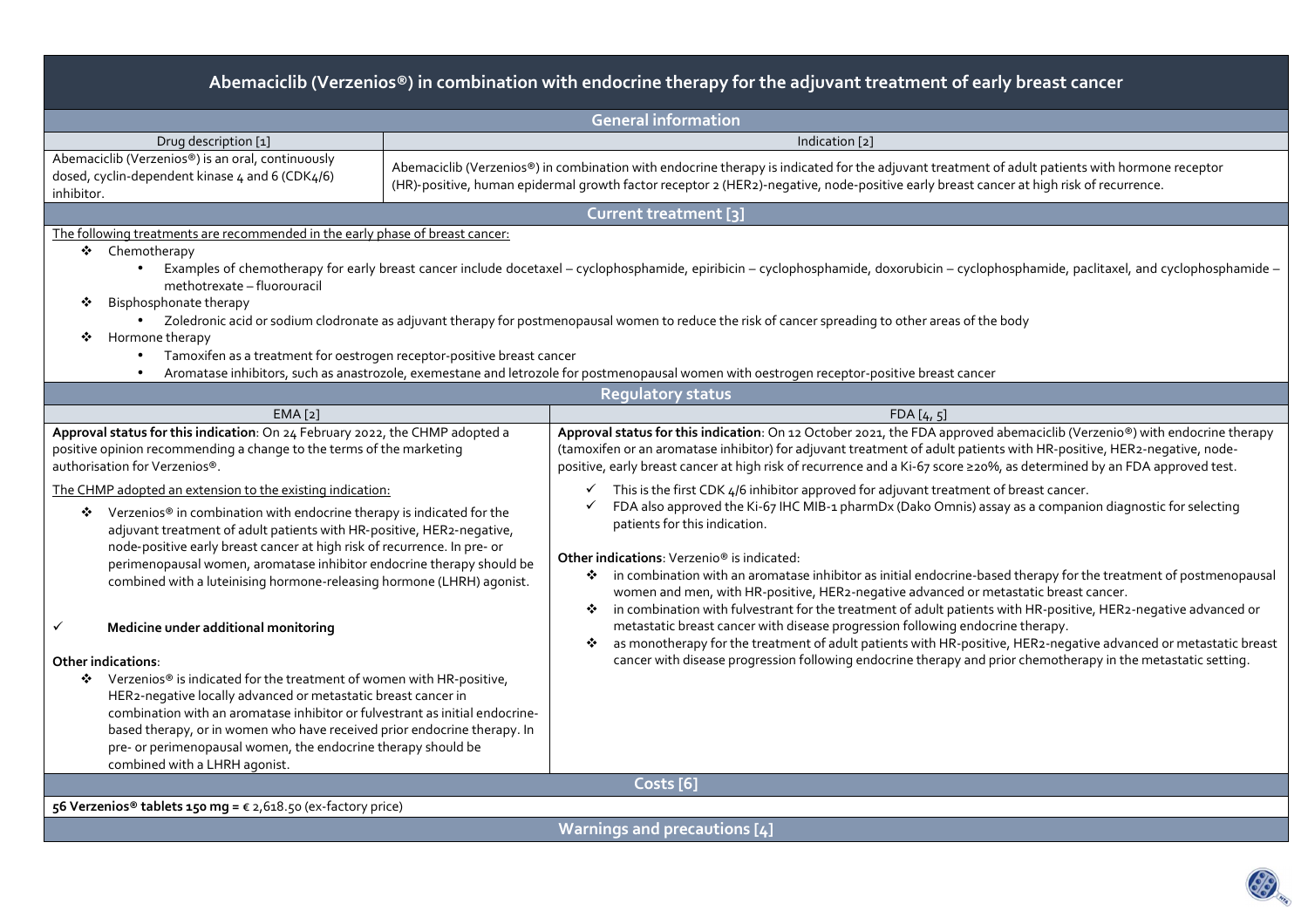- $\mathbf{r}_{\mathbf{r}}$  **Diarrhoea** 
	- Verzenio® can cause severe cases of diarrhoea, associated with dehydration and infection. Instruct patients at the first sign of loose stools to initiate antidiarrheal therapy, increase oral fluids, and notify their healthcare provider.
- $\mathcal{L}_{\mathcal{F}}$  **Neutropenia** 
	- $\bullet$  Monitor complete blood counts prior to the start of Verzenio® therapy, every 2 weeks for the first 2 months, monthly for the next 2 months, and as clinically indicated.
- ❖ **Interstitial lung disease (ILD)/pneumonitis** 
	- $\bullet$  Severe and fatal cases of ILD/pneumonitis have been reported. Monitor for clinical symptoms or radiological changes indicative of ILD/pneumonitis. Permanently discontinue Verzenio® in all patients with Grade 3 or 4 ILD or pneumonitis.
- $\mathbf{r}$  **Hepatotoxicity** 
	- Increases in serum transaminase levels have been observed. Perform liver function tests (LFTs) before initiating treatment with Verzenio®. Monitor LFTs every two weeks for the first two months, monthly for the next 2 months, and as clinically indicated.
- ÷ **Venous thromboembolism** 
	- Monitor patients for signs and symptoms of thrombosis and pulmonary embolism and treat as medically appropriate.
- ※ **Embryo-foetal toxicity** 
	- •Can cause foetal harm. Advise patients of potential risk to a foetus and to use effective contraception.

| Study characteristics [1, 7]                                                                                                                                                                                                                                                                                                                                                                                                                                                                                                                                                           |                                                              |                                                                                                            |                                     |                                             |                                                                                         |                |                          |                                                                                                                                                                                                                                                                                                                                                                                                                      |  |  |
|----------------------------------------------------------------------------------------------------------------------------------------------------------------------------------------------------------------------------------------------------------------------------------------------------------------------------------------------------------------------------------------------------------------------------------------------------------------------------------------------------------------------------------------------------------------------------------------|--------------------------------------------------------------|------------------------------------------------------------------------------------------------------------|-------------------------------------|---------------------------------------------|-----------------------------------------------------------------------------------------|----------------|--------------------------|----------------------------------------------------------------------------------------------------------------------------------------------------------------------------------------------------------------------------------------------------------------------------------------------------------------------------------------------------------------------------------------------------------------------|--|--|
| Trial name                                                                                                                                                                                                                                                                                                                                                                                                                                                                                                                                                                             | Intervention<br>Comparator<br>PE<br>$\sqrt{n}$<br>(1)<br>(C) |                                                                                                            | Characteristics<br><b>Biomarker</b> |                                             | Funding                                                                                 | Publication(s) |                          |                                                                                                                                                                                                                                                                                                                                                                                                                      |  |  |
| monarchE<br>NCT03155997                                                                                                                                                                                                                                                                                                                                                                                                                                                                                                                                                                | 5,637                                                        | abemaciclib<br>150 mg<br>twice daily<br>on a<br>continuous<br>dosing<br>schedule +<br>endocrine<br>therapy | endocrine<br>therapy<br>alone       | invasive<br>disease-free<br>survival (IDFS) | ongoing, open-label <sup>1</sup> ,<br>HR+, HER2<br>global, randomised,<br>phase 3 trial |                | Eli Lilly and<br>Company | $[1]$                                                                                                                                                                                                                                                                                                                                                                                                                |  |  |
| <b>Efficacy</b> (I vs. C), interim analysis data                                                                                                                                                                                                                                                                                                                                                                                                                                                                                                                                       |                                                              |                                                                                                            |                                     |                                             |                                                                                         |                |                          | Safety (I vs. C), interim analysis data                                                                                                                                                                                                                                                                                                                                                                              |  |  |
| At the time of the data cut-off (16 March 2020), 12.5% of patients had completed the 2-year treatment period, and 72.8% of patients<br>were still in the 2-year treatment period.<br>Median follow-up time was approx. 15.5 months in both arms.<br>demonstrated a statistically significant improvement in IDFS versus C (Hazard ratio 0.75; 95% CI, 0.60-0.93; p= 0.01)<br>2-year IDFS rates: 92.2% vs. 88.7%<br>DRFS improvement in I vs. C: Hazard ratio 0.72; 95% CI, 0.56-0.92; nominal p= 0.01<br>2-year DRFS rates: 93.6% vs. 90.3%<br>OS data: immature, 1.4% vs. 1.3% deaths |                                                              |                                                                                                            |                                     |                                             |                                                                                         |                |                          | Treatment-emergent AEs: 97.9% vs. 86.1%<br>Venous thromboembolic events: 2.3% vs. 0.5%<br>ILD: 2.7% vs. 1.2%<br>Grade ≥ 3 AEs: 45.9% vs. 12.9%<br>SAEs: 12.3% vs. 7.2%<br>Discontinuation of abemaciclib due to AEs: 16.6%<br>Discontinuation of both treatments due to AEs: 6.2%<br>Discontinuations in the control arm: 0.8%<br>Deaths on study treatment or within 30 days of discontinuation <sup>2</sup> : 0.5% |  |  |
| Patient-reported outcomes: will be reported separately                                                                                                                                                                                                                                                                                                                                                                                                                                                                                                                                 |                                                              |                                                                                                            |                                     |                                             |                                                                                         |                |                          | vs. o.5%                                                                                                                                                                                                                                                                                                                                                                                                             |  |  |

 $^{\text{1}}$  Although this was an open-label study, the sponsor and all investigative sites remained blinded to treatment group assignments for aggregate data until the study was confirmed as positive.

<sup>&</sup>lt;sup>2</sup> In the abemaciclib arm, 11 were due to AEs (two, diarrhea and pneumonitis, considered possibly related to study treatment by the investigator) versus seven as a result of AEs in the control arm.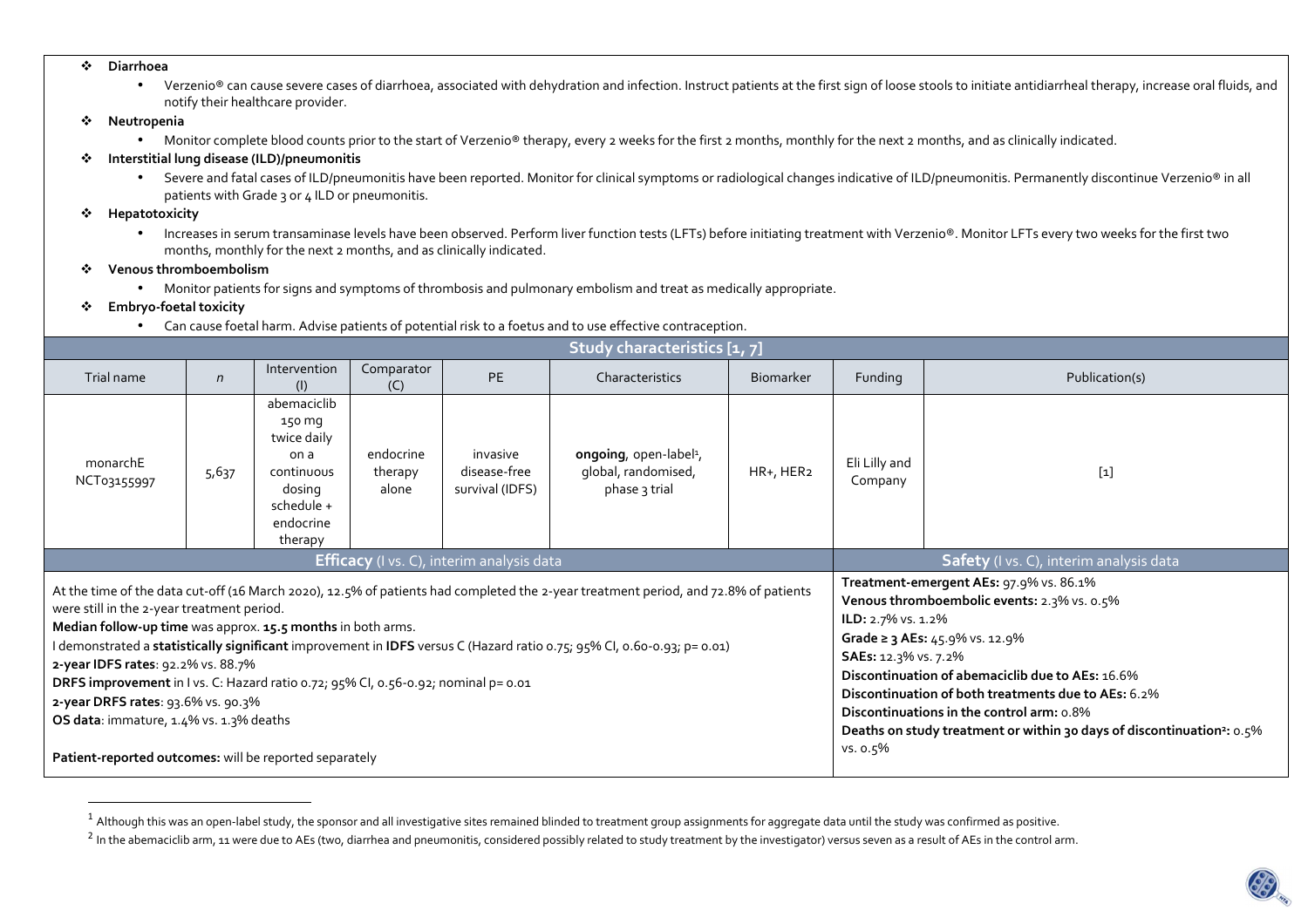| ESMO-MCBS version 1.1 [8]                        |          |                                    |                      |          |                                         |                                                                                                              |                                                     |                          |                     |           |           |
|--------------------------------------------------|----------|------------------------------------|----------------------|----------|-----------------------------------------|--------------------------------------------------------------------------------------------------------------|-----------------------------------------------------|--------------------------|---------------------|-----------|-----------|
| Scale                                            | Int.     | Form                               | MG ST                | MG       | Hazard ratio<br>$(95\%$ CI)             | Score calculation                                                                                            | <b>PM</b>                                           | Toxicity                 | QoL                 | <b>AJ</b> | <b>FM</b> |
| Original                                         | Adjuvant | $\mathbf{1}$                       |                      | $\sim$   | 0.75 (0.60-0.93)                        | Improvements in DFS<br>alone (primary<br>endpoint) (HR < 0.65) in<br>studies without<br>mature survival data | A                                                   | $\overline{\phantom{a}}$ |                     |           | A         |
| Adapted                                          | Adjuvant | $\mathbf{1}$                       |                      | $\sim$   | 0.75 (0.60-0.93)                        | Improvement in DFS<br>alone (Hazard ratio<br>$0.65-0.8$ ) without<br>mature survival data                    |                                                     | $\overline{\phantom{a}}$ |                     |           | B         |
| Risk of bias (RCT) [9]                           |          |                                    |                      |          |                                         |                                                                                                              |                                                     |                          |                     |           |           |
| Adequate generation of<br>randomisation sequence |          | Adequate allocation<br>concealment |                      | Blinding | Selective outcome<br>reporting unlikely |                                                                                                              | Other aspects which<br>increase the risk of<br>bias |                          | <b>Risk of bias</b> |           |           |
| yes<br>$\overline{\phantom{a}}$                  |          | no, open-label                     | unclear <sup>3</sup> |          | yes <sup>4</sup>                        | unclear                                                                                                      |                                                     |                          |                     |           |           |
| First published: 03/2022                         |          |                                    |                      |          |                                         |                                                                                                              |                                                     |                          |                     |           |           |

Abbreviations: AE=adverse event, AJ=adjustment, C=comparator, CDK4/6=cyclin-dependent kinase 4 and 6, CHMP=Committee for Medicinal Products for Human Use, Cl=confidence interval, DRFS=Distant relapse-free survival, EMA=Eur Medicines Agency, ER=oestrogen receptor, ESMO-MCBS= European Society of Medical Oncology - Magnitude of Clinical Benefit Scale, FDA=Food and Drug Administration, FM=final magnitude of clinical benefit grade, HER2=human epi growth factor receptor 2, HR=hormone receptor, l=intervention, IDFS=invasive disease-free survival, ILD=interstitial lung disease, Int.=intention, LFTs=liver function tests, LHRH=luteinising hormone-releasing hormone, MG=m n=number of patients, OS=overall survival, PE=primary endpoint, PFS=progression-free survival, PM=preliminary grade, QoL=quality of life, SAE=serious adverse event, ST=standard treatment

## **References:**

- 1. Johnston S, Harbeck N, Hegg R, Toi M, et al. Abemaciclib Combined With Endocrine Therapy for the Adjuvant Treatment of HR+, HER2- , Node-Positive, High-Risk, Early Breast Cancer (monarchE). J Clin Oncol 38:3987-3998. [Available from: https://ascopubs.org/doi/10.1200/JCO.20.02514 ]
- 2. European Medicines Agency (EMA). Medicines. Verzenios. [Available from: https://www.ema.europa.eu/en/medicines/human/summaries-opinion/verzenios].
- 3. National Institute for Health Research (NIHR). Abemaciclib for early breast cancer adjuvant treatment. [Available from: https://www.io.nihr.ac.uk/wp-content/uploads/2020/09/23786-Abemaciclib-for-Breast-Cancer-V1.0-AUG2020-NON-CONF.pdf].
- 4. U.S. Food and Drug Administration (FDA). Verzenio. Label Information. [Available from: https://www.accessdata.fda.gov/drugsatfda\_docs/label/2021/208716s006s007s008lbl.pdf].
- 5. U.S. Food and Drug Administration (FDA). FDA approves abemaciclib with endocrine therapy for early breast cancer.
- 6. Österreichischer Apotheker-Verlag. Warenverzeichnis Online. [Available from: <u>https://warenverzeichnis.apoverlag.at/]</u>.
- 7. U.S. National Library of Medicine, ClinicalTrials.gov. Endocrine Therapy With or Without Abemaciclib (LY2835219) Following Surgery in Participants With Breast Cancer (monarchE). [Available from: https://clinicaltrials.gov/ct2/show/NCT03155997].

<sup>3</sup> Currently, only interim analysis data is available. The monarchE trial is ongoing; estimated study completion date is 06/2029. 4 Industry-funded trial.